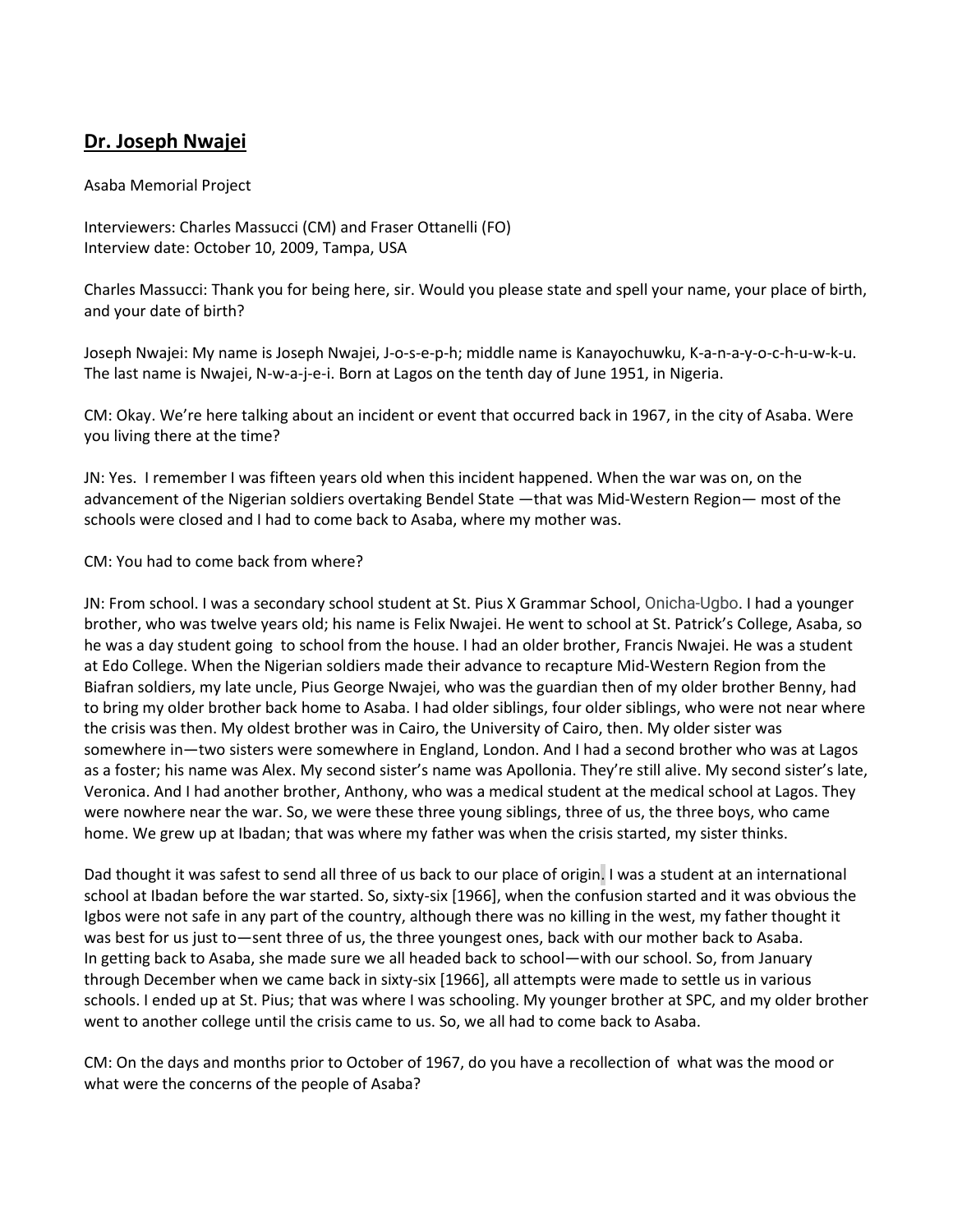JN: Peaceful.

CM: Peaceful?

JN: Peaceful. Nothing happened. Nothing was amiss, and there was no suspicion of anything at all. Really, that time most of us were in boarding schools. When I was at St. Pius, I was a boarding student. When we had holidays, you know, we go home—and when school was in session we all went back to school with everything we had and stayed at school. So, I was in a boardinghouse when the Biafran soldiers took o—overrun the Mid-Western Region. All we just saw then at school were tanks crossing the road. We were very close to the main highway. I could see the Biafran soldiers advancing in armored cars towards Benin [City]. It was peaceful. Nobody was molested. They just passed. It just took but a whole day.

CM: What was the time frame when you witnessed the Biafran army?

JN: It was early in the morning, very early in the morning. We just heard rumblings, so we knew something was up in the road. So, we all came out from our boardinghouses, and we were just looking, and we saw soldiers: early in the morning, between five and six o'clock in the morning. We saw troops and tanks, singing joyously and advancing, going towards Benin. That was all. And after they passed, we continued with school. Nothing happened. It was when the Nigerian soldiers were knocking them back that everybody felt, "Okay, if the killing had been happening in other parts of the country, it's best for you to be where, you know, your parents were. That was the thing that led my father, who was a worker at the University of Ibadan at that time, asked my mom to take us home. That was in sixtysix [1966]. I cannot remember exactly when I left school in sixty-seven [1967] to return to Asaba, but it was sometime around June, probably around June. We all came back, and the conflict was getting close to us, the advancements of Nigerian soldiers in every direction pushing the Biafran soldiers back.

CM: So, when you were sent back to Asaba, you moved into your mother's—

JN: Yeah, where my father had a house. So, I stayed in my father's house.

CM: Okay.

JN: It's a big family compound. The way the houses are, the compounds are, my grandfather was owner of the compound, and he had sections of land that his sons were allowed to build a house anywhere they wanted to build a house there. It was on a main road, on Nnebisi road. My father had a sturdy house by that time, which was the strongest house on the compound then, at the extreme end of the compound. Then there were some other houses in the middle, the back, a restroom—an outdoor restroom—at the extreme end of the house. In front of my father's house was something like a small shop, where one of my uncles, Sam, had a small shop where he sold items. There was a small entrance on the side of it where a car can drive in. My father's older brother, George, was a public service commissioner of the then-Mid-Western Region. He was the one that was a guardian to my older brother, who was at Edo College. When he was coming back home, he came back home with his wife, his younger children. He had a little boy, the smallest boy then; his name was Benjy. He was about a year old. The wife was a teacher. We fondly call her Miss. So, we all came home, so everybody was in the compound. The compound was filled with kids before the war started. Because there was nothing we could do, we just played all day long. There was no school. It was fun to us. And we just assumed the way the Nigerian the Biafran soldiers overtook Bendel State, it's going to be the same thing. The Nigerian soldiers are going to come back the same way and won't pay us any attention; they'll go after the soldiers and everything will come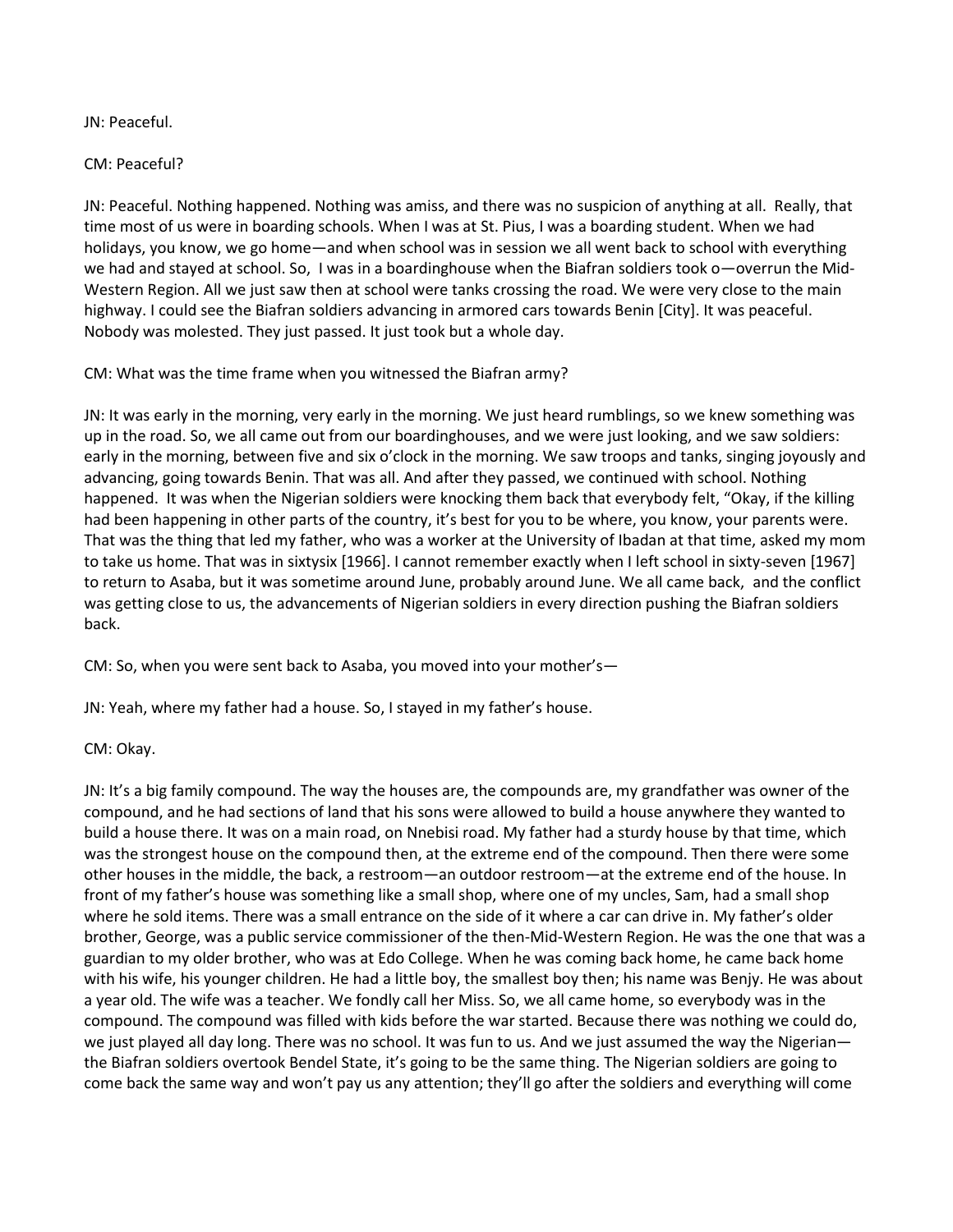back to normal soon. And then, at the outskirts of the town was the big River Niger, where you had to cross; there was a big bridge there. So, we all just [were] at home—until that eventful day.

CM: The presence of the federal soldiers, do you remember how long they were there prior to—the day we're speaking about is October 7.

JN: October 7, yes.

CM: Were the troops, the federal troops, present in your town?

JN: No. They were not present in my town.

CM: So, if you can describe your memory of when they arrived, and then what happened once they had arrived?

JN: I remember very vividly the first week of October, the shelling of the gun cannons. The shooting got louder, closer towards Asaba. Some cannons would fall on somebody's house, and you are just lucky if you are alive or dead. With the cannon falling, some people decided, "Okay, it's not safe. Let's go to the east," so they gathered up their kids and crossed the River Niger. There's a big bridge there, still motorable to cross. My uncle said, "They're not going to take risk, let's stay behind." On the afternoon of the fifth of October—from the first day of October, the noise got closer to Asaba. There was no cannon fire near our house. So, on the early morning of the fifth, my uncle, who was the oldest of the Nwajeis, asked everybody who was of Nwajei descent who was in the compound to come to my father's house, being the strongest house. My grandfather's house was just adjacent to my father's house, a big old story building, not very strong in terms of structure: it would collapse easily. So, he asked everybody to come and stay at my father's house. In my father's house, there were about thirty to forty of us gathered in the house, just praying. My Uncle George just tried to comfort all of us and keep us calm. "Everything will be all right." His car was parked in front of the house.

So, that was where I was at. We all just sat down there until around two in the afternoon, between one and two in the afternoon, when they broke through the front door. Big men, black, tall, armed to the teeth. They put their weapons on us. It was—the butts of their guns were just pounded on our shoulders, our heads. You have a bump on your head. They just kept on moving from room [to room]. The house has a central living room where all of us were, and there were six other rooms shooting out in each direction. From the family room, there were four rooms. In the back of the house, there were two other rooms, and there was a small foyer after the living room. If you're standing in the foyer, you can see the front of the house; you can see the rear of the house. After they beat us, somehow I found myself in the foyer in the back of the house. My brothers were still alive, my mom was alive, everybody was alive, and everybody was just scattered into various rooms of the house. Then, it got to a point—they got so infuriated, because my father worked for the Nigerian police for a while. He retired as an inspector of the police. And his uniform and his picture were hanging on the wall. That made them even more infuriated. "Oh, he's a Biafran soldier! I will kill all of you today!" Apparently, they knew who my uncle was; they were looking for him somehow, because I have two uncles who were in the house then. One was George, one we called Papa Sammy; his name was Sam. They took George. I could see the front of the house, and all I saw was just soldiers milling around the street with their armored personnel carriers packed, not moving: a bunch of soldiers.

When they took him out of the house, I just had a feeling from what I heard him say: they were going to kill us. "Okay, this is my time to make a dash for it." I looked at the rear of the house from the foyer where I was standing. There were no soldiers at the rear of the house. Then they took my uncle to the front of the house. In that split second—they were so much enthusiastic about getting my uncle out of the house. I thought they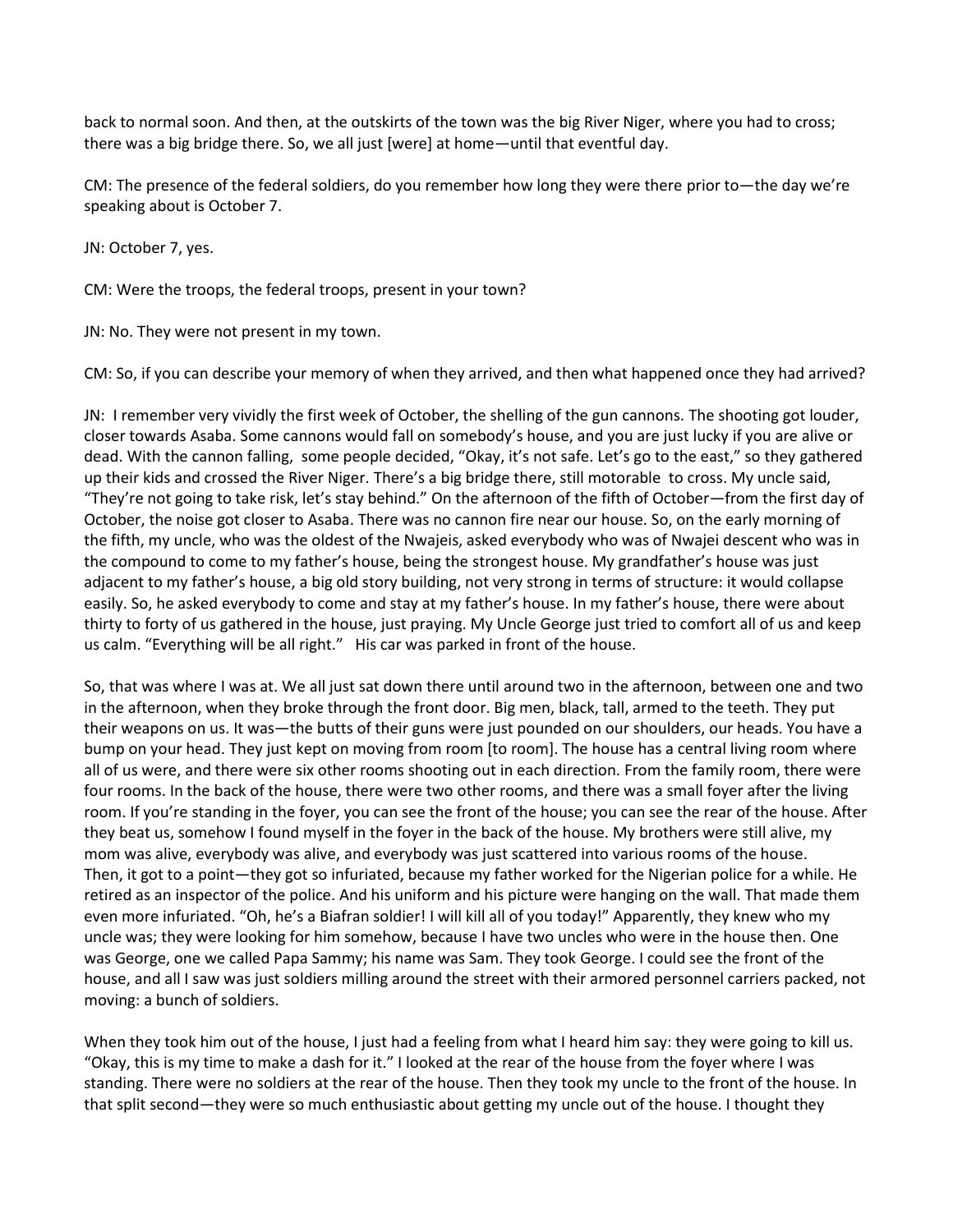wanted to kill him so that we wouldn't see it. They took him out the front of the house and took him in between my father's house and my grandfather's house. At that time, there were no soldiers at the back of the house. I ran, and they took off. I heard a shot. "Come back! Stop! Come back! Stop!" Gunshots followed, but luckily none hit me, and I aimed for the outdoor rest house on the extreme end of the compound. The compound is fenced with palm fronds, which were dry, and I knew that I could knock it down. So, when I got to the end of that restroom, I used it as a shield. I was able to knock the fence down. One of my cousins, a girl, ran after me, ran along with me. So, we escaped.

Having grown up at Ibadan, I never really knew Asaba very well. My first recollection of coming to Asaba was in sixty-six [1966], the advent of the war crisis. I only know where my sister's husband's village was. Up till now, I cannot recollect the number of villages they have in the town, but I just knew how to get to my sister's place. So, I ran. I knew my sister's place was inside, not on the main road, so I ran towards that direction. My cousin came after me. "Slow down, slow down!" I knew somebody was with me who was in the same family. Somehow, her own father did not come back from Benin. I had two uncles who were in Benin: George, who was the oldest man, and my father's younger brother, whose name was Lawrence. He didn't come back. He was killed when the Nigerian soldiers advanced—that, we later learned—at a hospital where he tried to disguise himself as a patient. They went up and they killed him there. By this time, we never knew what happened, though; we just guessed probably he ran, he was going to come back home.

So, with my cousin, I go to the outskirts of the town. I saw a lady—never knew her before, an old lady, who said in our dialect "*Nwa baa üzö*", which means "My son, go on this path." The path led me to a village called Achalla, quite a distance—I don't know how far it was. So, we ran and we walked: when we were tired, we slowed down. On our way, before we go to Achalla, we came across a bunch of soldiers again, but this time they were speaking Igbo. So, we just guessed. "Okay, they could be Biafran soldiers who have been cut off, who never knew the Nigerian soldiers would reach Asaba."

We summoned up enough courage to come out from the bush where we were hiding.They asked us what was [going on], and we told them, "Nigerian soldiers beat us there in Asaba." I think about four or five of them had their uniforms and their guns. Three of them had civilian clothes on; they disappeared, and they told us they were going towards Oko. Oko is another village, which is very close—after Asaba—to the River Niger. Some people, some farmers, know how to cross the river and get toward there. So, that was the last we saw of them.

My cousin and I continued our journey towards Achalla. Eventually, we crossed a stream, and going through the stream—it was around five, six o'clock in the evening we crossed the stream. We were still hearing shooting, obviously, when we were running. We said, "Okay, we don't know anybody here. Where are we going to stay?" There was a primary school: no windows, no doors, but it was enough shelter, chairs and benches. Okay. So, we got at them together. That was where we slept. We ate raw corn. On our way past the stream, we saw farmlands. There was nobody harvesting the corn when we arrived at them, so come on, let's go get some corn to eat. There was no matches. We took some corn to the shelter and we ate it. It was enough to give us enough energy so we could (inaudible) the village. It was okay.

So, we slept there that Thursday night; it was a Thursday. On Friday morning, all Friday, there was less shooting. We didn't hear any shots coming from Asaba. Discussing with my cousin, "It appears they've gone to Onitsha. Let's go back to Asaba on Saturday morning." So, on Saturday morning, my cousin and I got up again and said, "Okay, let'shead back for Asaba." It was early in the morning, around six-thirty, seven o'clock. We got to that stream again, and we saw another old lady. She said, "My son, don't go back to Asaba yet. Go back to Achalla." So, we listened to her, and we didn't go back.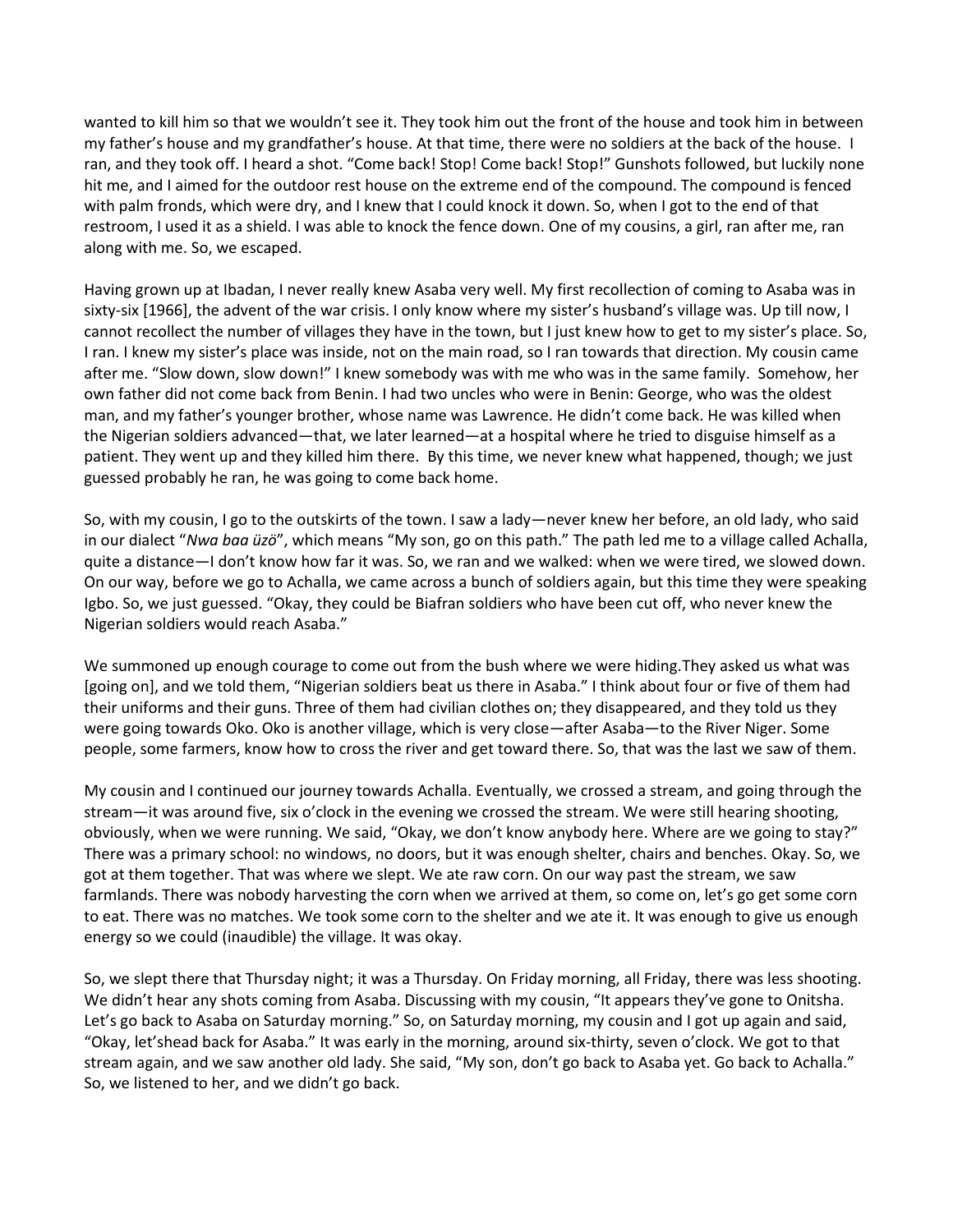Barely two to three hours later, the gunshots started again. That was on Saturday. It went on with more intensity. We just kept on hearing gunshots all day long. We didn't know what was going on. We sat by the stream, by the end of the stream. An exodus started to occur. Women and children started to troop into Achalla. We just stayed there, with the anticipation that we were going to see somebody, one of our aunties that would come. With the mayhem that happened on Thursday, my mother never knew where I was. She never knew I was alive. My brothers were with her after the Thursday mayhem. Uncle George was killed by the side of the house. Somehow, my mother took my brothers into the village where her mother's house was, and that was where they stayed. The men had attempted to burn my father's house down. It was a big house, with walls about this thick. The rooms were charred, but the house did not burn down. You mainly see bullet holes everywhere, windows shot out; the wall [has] bullet holes.

In the evening on Saturday, I saw some of my aunties that ran from Asaba during the exodus. When I saw them, I didn't know where to go. I knew my father's mother is in Ibusa, and I knew her. So, I said, "Okay, let's all go to Ibusa," so we continued our walk from Achalla to Ibusa. Getting to Ibusa, I stayed with my grandmother. And then, the story is really horrible. On the stream, before I saw my aunties, still there was shooting. Men incontinent of stool and feces and soldiers just shoot you: you know, line you up, and they were defecating themselves because of the extreme fear. Some would pee on themselves. The soldiers just thought it was fun. They just kept on shooting at them. So, when we got to Ibusa, I was with my grandmother. Somehow, my mother heard I was alive, and sent some clothing, some shoes. I never knew what had happened to my brothers. Some of my aunties knew. Every time they saw me, they would keep quiet and just gaze, so I started to have a feeling that my brothers are dead. I started to listen discreetly. Eventually, I heard them talking about the death of my brothers. I told them, "Okay, if that is the situation, what is the point of me staying here? Let me take my own bullet and die, too." It's a long walk. I told my aunties the next morning, "They're going to kill me, too, because I'm going back."

So, I got all my stuff in a small bag, and started to walk back on the main road between Ibusa and Asaba. I can't remember how many kilometers it is, but I walked back to Asaba. On getting home, I went to the house. My mom said, "They are dead." I said, "What happened?" She said, "The soldiers asked them to come and welcome them." Also that Friday when there was no shooting was because it was a Muslim prayer day. A lot of the soldiers were Muslim, so they didn't do any of this crazy stuff on that Friday. So, on Saturday, they had done whatever they wanted to do. That was when they did most of the damage.

They gathered everybody to come and welcome the Nigerian soldiers on the path there. Men were separated from the women. My older brother was seventeen, my younger brother was twelve. Mom told me that in the evening hours of the seventh, she had to go look for their corpses at the place where they were shot. At that place where the mass killing took place, when they got to that location, the soldiers surrounded the perimeters of the area with machine guns. They were picking the men out in numbers and just killing them. Mom, in the evening, was able to identify their corpses, took them in a wheelbarrow, pushed them to the family house, where they were buried. So, I never saw their corpses, never saw their bodies.

This is a story that I don't tell all the time. I thought so much—we were called the Three Musketeers, we were so close. You don't pick a fight with any one of us, because if you do, the three of us are gonna gang up on you and make sure we get you. After that, all was silent in the house. I go back and tried to stay to comfort my mom. How can you console someone like that? Instead of her [having] to go to get some water, I'll make attempts to get it for her. "The soldiers will still harass you." She got frightful that with my annoyance and my youthfulness, I was going to start a fight with the soldiers.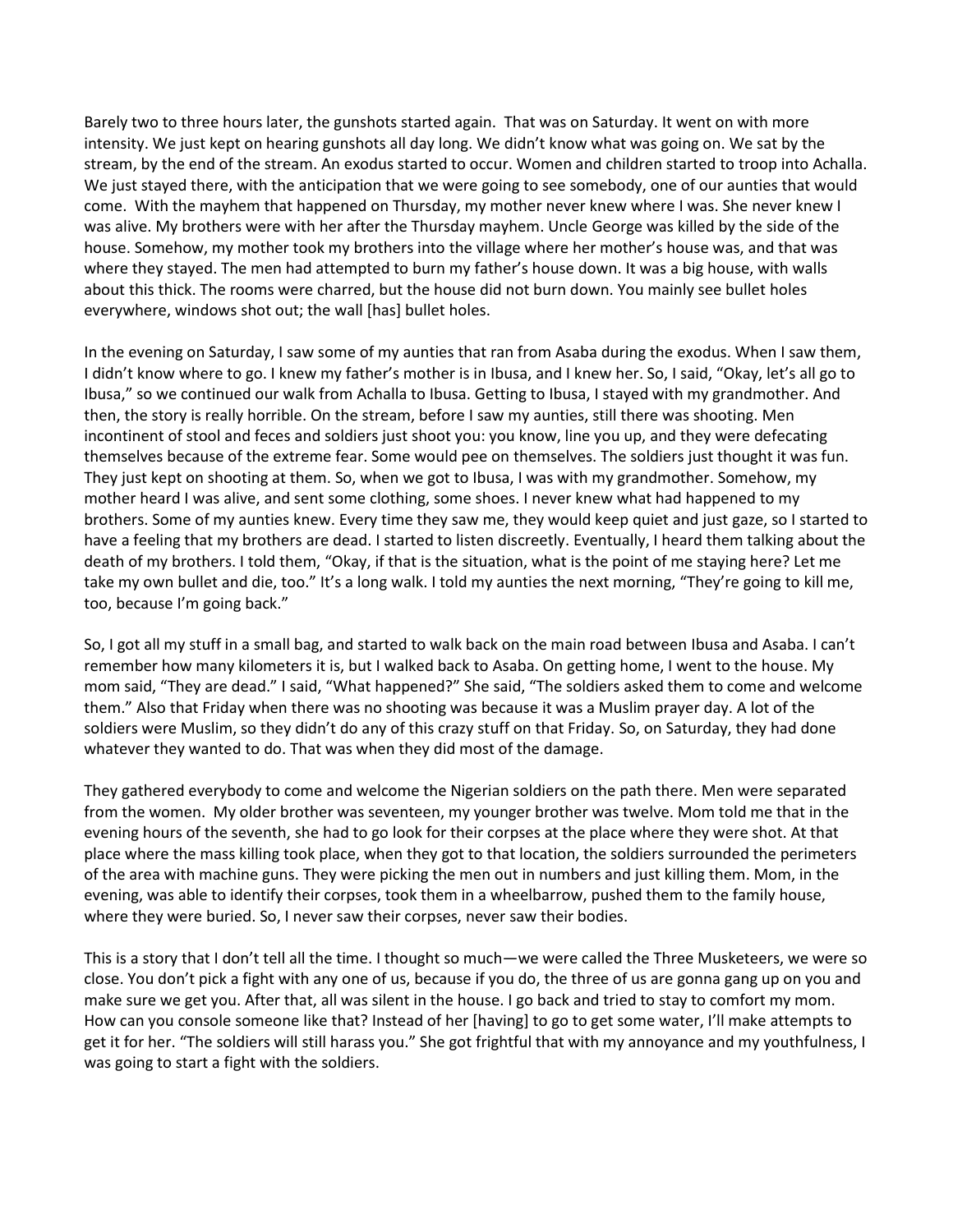She begged me to go back to school. The schools in the hinterland had opened up at that time, and I obliged her to go back. A Catholic Reverend Father who is still alive, Monsignor Chukwuma, took me back to school. Throughout the whole war, all of their students never came back home. My mom knew I was at school and I was safe there.

During the holidays, the principal who was our principal, Mr. Eza, arranged for other families to take care of us instead of going back to Asaba. At one point, the principal made an attempt for me to go back and see my dad at Ibadan; he was still there, alone. It was a trip down the river—the [Reverend] Father took me. When I got back to Ibadan, he was so frail. It was sad. His beard was white and long; he had lost some weight. So, I saw him. I went to his office. He told me that, even in the house, he did not sleep in the house most nights: he would go and sleep in a Catholic church. Nigerian soldiers came there to look for him.

My mother used to be a merchant trader of gold and textiles, who would travel across the West African subcontinent, West African coast of Ghana. When she comes back with funds, she would buy stuff for us. Our house was full of activities when we went to Ibadan. The death of my brother brought an abrupt end to that. She had no funds to do this anymore. I became the precious son. God added (inaudible) to my life. My father had been retired, and died from a stroke in 1973 or seventy-four [1974], after all that. But I became such a precious commodity in the house that he would not let nobody touch me. Nothing should dare happen to me.

I was academically gifted, and ended up studying medicine at the University of Lagos. When I finished with my youth service, I worked in the Nigerian National Petroleum Company at Warri a couple of years, until I left Nigeria and I moved to the United States. That was about eighteen years ago. I have four kids, two boys and two girls, and my wife accompanied me here today.

My older brothers who were alive then never knew this history: it was so painful to talk about. My mother died two years ago at ninety-four. It was (inaudible) together, won't let nobody see us cry, and talk about the boys. It's very hard today. I know where the boys are buried. Every time I go back home, I just go and look at them.

CM: They're buried in a—?

JN: A mass grave?

CM: A mass grave?

JN: No. A friend of the family has a tomb. When my father—after my mother got a wheelbarrow and took them there, she said all she had were women, so the grave was not a very deep grave. When my father retired, he put a headstone there. In our culture, it's always—corpses are always buried around a family house; it's supposed to bring them reincarnation. You don't have—when you have a cemetery, it's only for visitors. The missionaries who died are buried there, and visitors who died. But in our place, most people are buried in the family house. At times, they will even dig a grave in their room and bury people in the room. It's not something dishonorable; it's a reincarnation where a man is supposed to come back.

Emma Okocha's mom and my mom were the best of friends, closer even than sisters. So, when he wrote his first book, his mother had told him, "Oh, my friend took two of her sons." It was not only my two brothers. I had had another cousin, Augustin; he was seventeen. Augustin Okafor. His mother was (inaudible). He's late now; he died in the same massacre. I don't know where he was buried. I just knew October 5—October 7 were days that somehow I just take things easy. Doesn't one of my brothers have to make it? How I survived was the death of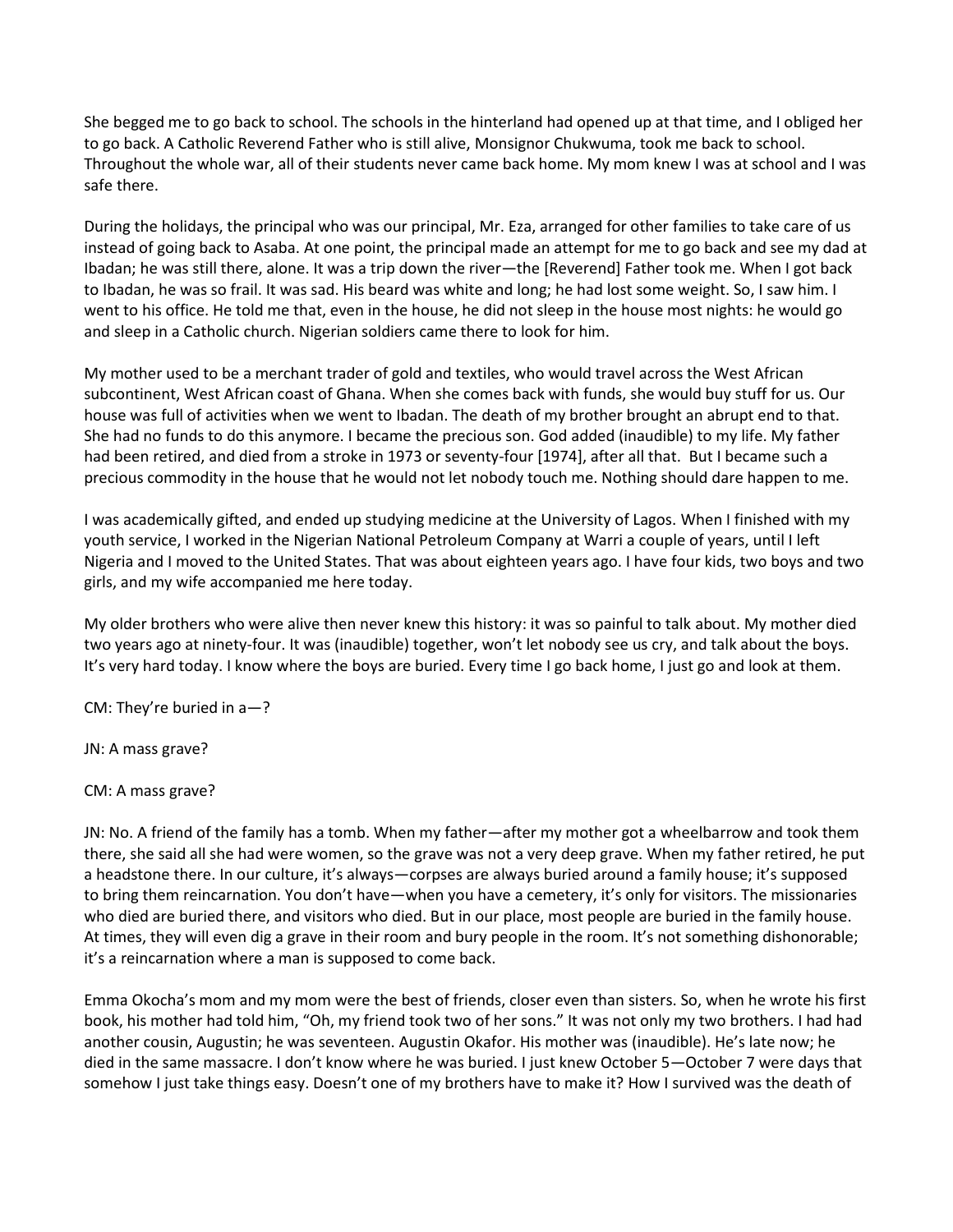my uncle Pius George Nwajei. It was their enthusiasm to kill him that gave me the chance to run, and I did run, for my dear life.

CM: Did your family stay in Asaba?

JN: My mom stayed after the war. My mom stayed.

CM: And she finally passed—?

JN: She finally passed two years ago.

CM: In the same home?

JN: Yes, in the same home, although no—when she became that old it was difficult for her to take care of the house. My brothers were back in the town, so my older brother and my sister are back in the town; they wanted to make sure—they took her in, and she didn't have to do anything. They said, "Mom, you can't look after yourself in this house; and stay with us." She finally died in my sister's house.

CM: I know that you didn't witness the largest part of the massacre; you witnessed your family's tragedy. Have you been to the area?

JN: Yes.

CM: Do you believe that most people were able to recover the bodies the way that your family did?

JN: Many families perished, were completely wiped out. Many families were completely wiped out. Not many were able to go back there and retrieve their bodies, no, because at the time, it became so difficult—by the third day, you could not recognize any person. Even when I came back, you could still see corpses on the street.

CM: So they laid—

JN: Yes, unburied.

CM: Do you know how they were buried or who buried them?

JN: Eventually, somehow they made some people come and dig some graves; that was what they were doing. Whenever they saw a man, they'd make him come and dig a grave for the corpses, and they buried them there. Just right where they were.

CM: Part of this project is to possibly excavate over there. In your opinion, do you think that is an appropriate act?

JN: I don't know. I really don't know. I'm not going to lie to you. What is the excavation going to bring?

CM: If we—

JN: What are we going to do with the excavation? Okay, if you are doing a pathological survey of what happened, how they died—the only place you can really see the evidence is at that mass site at Ogbe-Osowa. Many were shot by the bank of the River Niger.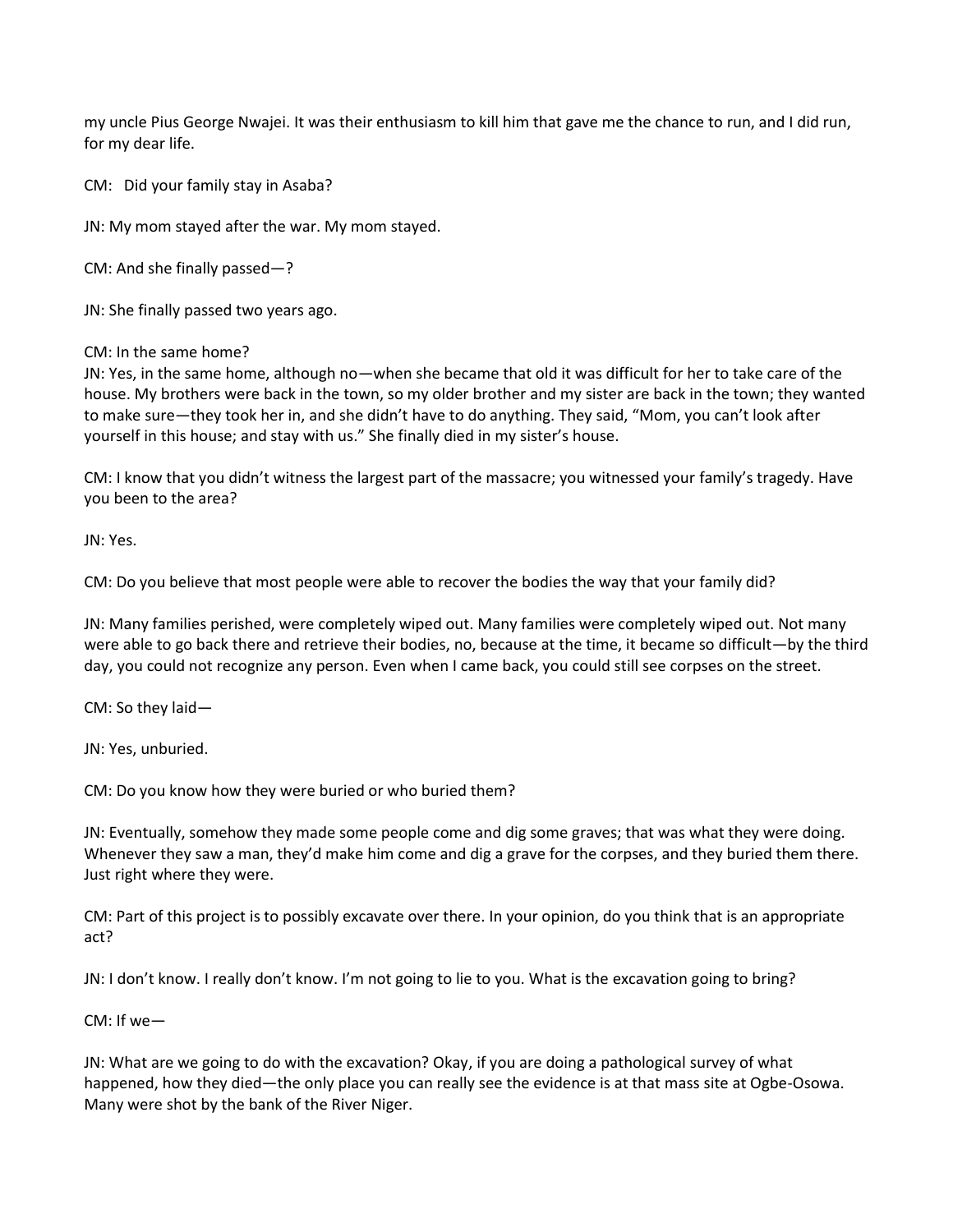CM: If the purpose of the excavation was to recover the bodies, attempt to identify them, and give a proper burial, would you think that was appropriate?

JN: It will be nice, but I think it's going to be more painful. I think it will be more painful, because most of those families who lost people were completely destroyed. When there's a burial in our place, we have what are called traditional burials. They're not—it's a way to release the souls of those who have passed. But when you are that young, when you die young, we don't do that traditional burial, just a small ceremony. If they can be identified and given to the families, it would be nice. But would the families want it?

CM: That's something we would have to inquire.

JN: Inquire will the families want it. I was lucky Mom was around to go look for the bodies of those two boys. Now we know where they were laid to rest. But many were not claimed. I remember when I came back, I went there. The stench of death was there; you could see bones sticking out of the ground, and dogs coming to pick upon some bones.

CM: The notion or the suggestion that a memorial should be created: what's your opinion of that?

JN: I think it's good. I think it's good. But going there to dig up those graveyards, I don't know. If the memorial was there, it's a good thing to do. To be somewhere where people can come and see what really happened—my kids never knew the story until Emma Okocha wrote the first book and sent an autographed copy of the first volume of *Blood on the Niger*. I gave it to my oldest, and he said, "Daddy, is it true?" I said, "Yes, every bit of it is true." When I planned to come over here, I tried to put some things into writing for the first time. I asked my last child to do it for me, to type it on a word page. She was crying, and of course wanted to know, "Did it really happen?" I said, "Yes, it did." The guy I work with, I told him what I was going to do in Florida. He said, "Are you sure this is a true story?" I said, "Yeah, it's a true story, not a fabrication." "Was it Nigerians that did this, and not somebody else?"

CM: In this event, this shooting, your uncle was targeted, from your observation.

JN: Mm-hm.

CM: Do you have an opinion, or do you have knowledge of why this massacre occurred?

JN: Well, number one thing I notice in where I come from is the degree of education. Most of us are wellschooled, and when they created Mid-Western Region, most of the technocrats were from Asaba, because we are well-educated people. The Permanent Secretaries in the Ministries we have over here, a bunch of them are from Asaba. The Prime Minister was from Asaba, and he probably surrounded himself with people whom he knew could help him govern. And somehow, in the Igbo-speaking area of Mid-Western Region, Asaba was a very popular town. Many people who came from the hinterland, either out of shame or somehow always wanted to identify and to introduce themselves as from Asaba. It's only when you come across an Asaba manthe next question an Asaba man will ask is "Okay, which village are you from in Asaba?" We have seven quarters. "Which of these quarters do you come from?" is going to be the next question. "And if you don't give me that answer, I know you're not from Asaba." So, you find most of the people who were from the Igbospeaking area of Bendel State said they were Asabas. Somehow, there were some Nigerian soldiers—I mean, there were some Biafran soldiers who were of the Igbo-speaking area. Most of the most trusted fighters [Chukwuemeka Odumegwu] Ojukwu had were from the Igbo-speaking area. [Patrick Chukwuma Kaduna] Nzeogwu was from the next town over from Asaba, but most of the time they introduced themselves as Asaba